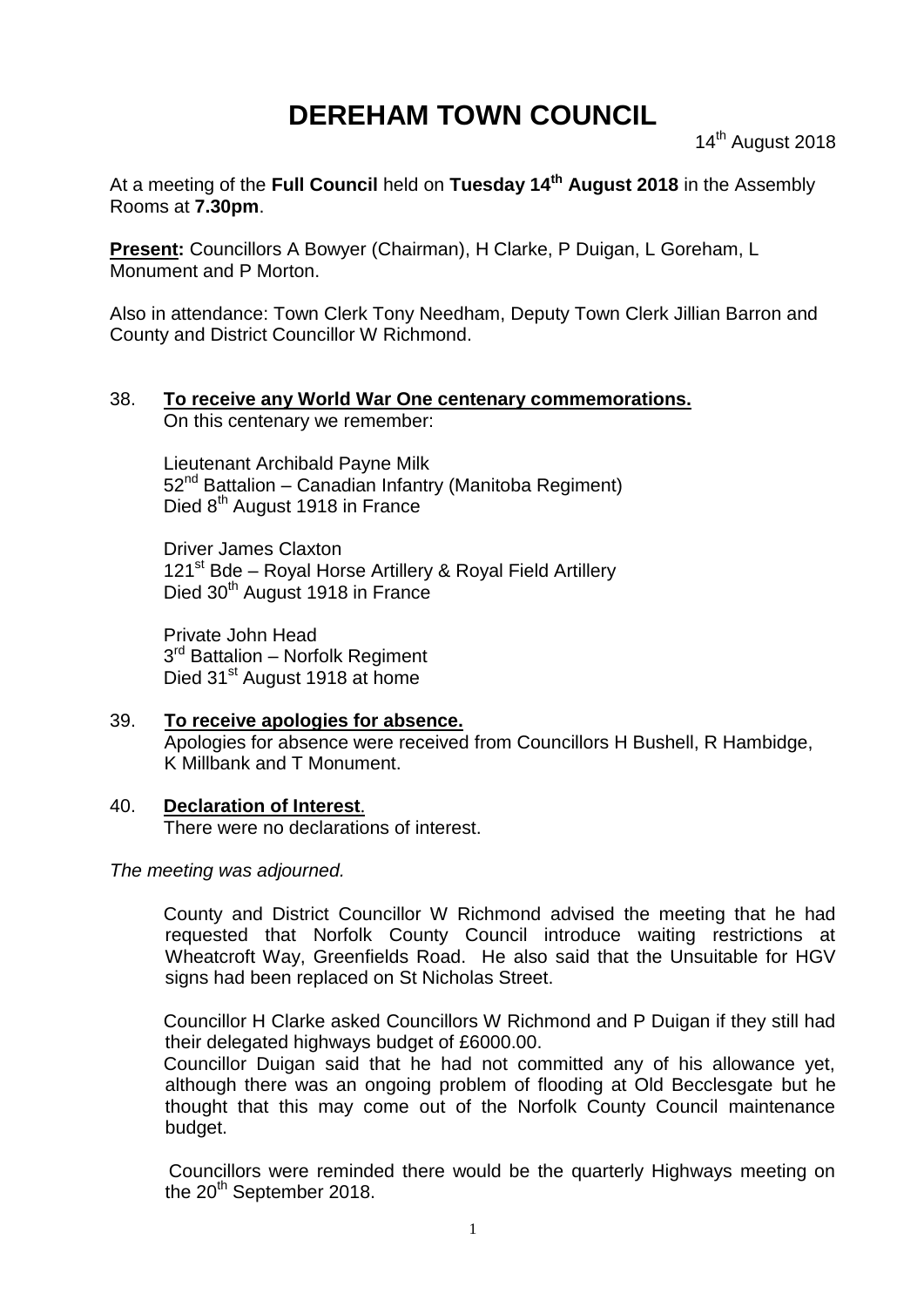PC Paula Gilluley, Community Engagement Officer from the Norfolk Constabulary gave a breakdown of the crime figure for June, and advised the meeting that the police were having Action Days of hi-visibility in villages.

Councillor P Duigan said that the priorities from the last Safer Neighbourhood Action Panel meeting are Anti-Social Behaviour in the Town Centre, speeding and drug supply and misuse.

*The meeting resumed.*

### 41. **To receive announcements.**

The Deputy Mayor, Councillor A Bowyer announced that she had attended the following events:

| $17th$ June 2018          | $\sim 100$     | A Memorial Service and road naming ceremony at    |
|---------------------------|----------------|---------------------------------------------------|
|                           |                | Swanton Morley in memory of the soldiers who died |
|                           |                | whilst serving in Afghanistan.                    |
| 4 <sup>th</sup> July 2018 | $\blacksquare$ | Rose Fair at Wisbech                              |
| $26th$ July 2018          | $\sim 100$     | Friends and Family at RAF Marham                  |
| $27th$ July 2018          | $\sim$         | Norfolk Day                                       |

42. To receive, confirm as correct and sign the minutes of the **Full Council** meeting held on **Tuesday 10th July 2018.**

Proposed by Councillor A Bowyer, seconded by Councillor L Monument the minutes of the Full Council meeting Tuesday 10<sup>th</sup> July 2018 were agreed and signed.

#### 43. **Heritage & Open Spaces Committee**

(a) To receive, confirm as correct and sign the minutes of the meeting held on **Tuesday 24th July 2018.**

Proposed by Councillor P Duigan, seconded by Councilllor A Bowyer the minutes of the Heritage and Open Spaces Committee were agree and signed

(b) To receive a report from the Chairman, discuss any matters arising therefrom and vote on recommendations.

The following recommendation was agreed and approved by the Council without amendment:

#### **To consider working with Norfolk Wildlife Trust to produce a management plan for the Neatherd.**

The Town Council work with the Norfolk Wildlife Trust to produce a management plan for the Neatherd and surrounding land for a cost of £300.

#### 44. **Recreation Committee**

(a) To receive, confirm as correct and sign the minutes of the meeting held on **Tuesday 24th July 2018.**

Proposed by Councillor A Bowyer, seconded by Councilllor P Bowyer the minutes of the Recreation Committee were agree and signed.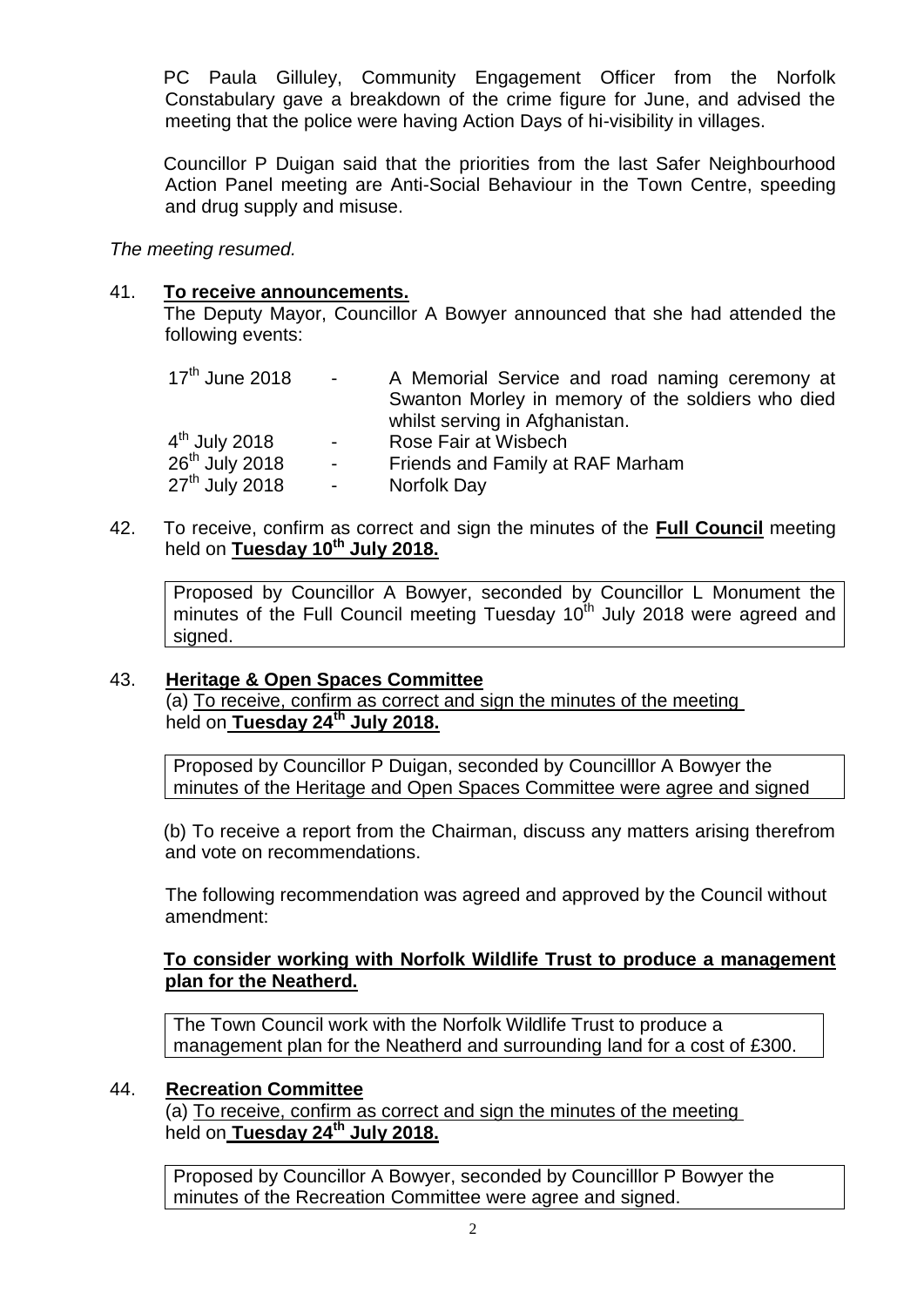(b) To receive a report from the Chairman, discuss any matters arising therefrom and vote on recommendations.

The following recommendations were agreed and approved by the Council without amendment:

# **To consider scheme for refurbishment of Toftwood Play area.**

To accept the Russell Play tender for the refurbishment of Toftwood Play area, subject to some changes in the provision of play equipment which would be delegated to officers to negotiate.

# **To consider beginning the process of identifying land in the south of Dereham to address the shortfall in open space in the south of Dereham.**

That the Town Clerk be authorised to approach NP Law to gain written guidance. Using this guidance the Town Clerk should develop a brief for consultants to identify suitable locations and send the brief out to suitable consultants and invite tenders. These would then be brought back to council to consider the next steps.

# **To consider assisting Dereham and District Allotment and Gardeners association to boost membership**.

That £500 be used from the Allotment maintenance budget to support a promotional membership offer. This would operate as follows: the Allotment Association offer a limited offer for up to 70 new members of buy first year and get the second year free membership, the council would then cover the cost of the second year membership.

# **To consider controlling parking at the Recreation Ground in Dereham.**

That the properties that back directly onto the car park be offered a licence to park in the car park at the Recreation Ground, the charge for a licence would be £50 per car for a five year period, with a maximum of two licences per household.

## **To consider response to ongoing query regarding Lineside.**

To improve the play area at Lineside by installing some new play equipment and benches. Proposal and cost would be brought to Full Council in August.

#### 45. To receive, confirm as correct and sign the minutes of the **Planning** meeting held on **Tuesday 10th July 2018 and Tuesday 24th July 2018**.

Proposed by Councillor A Bowyer, seconded by Councillor L Monument the minutes of the planning meetings Tuesday  $10<sup>th</sup>$  July 2018 and Tuesday 24<sup>th</sup> July 2018 were agreed and signed subject to minor amendments.